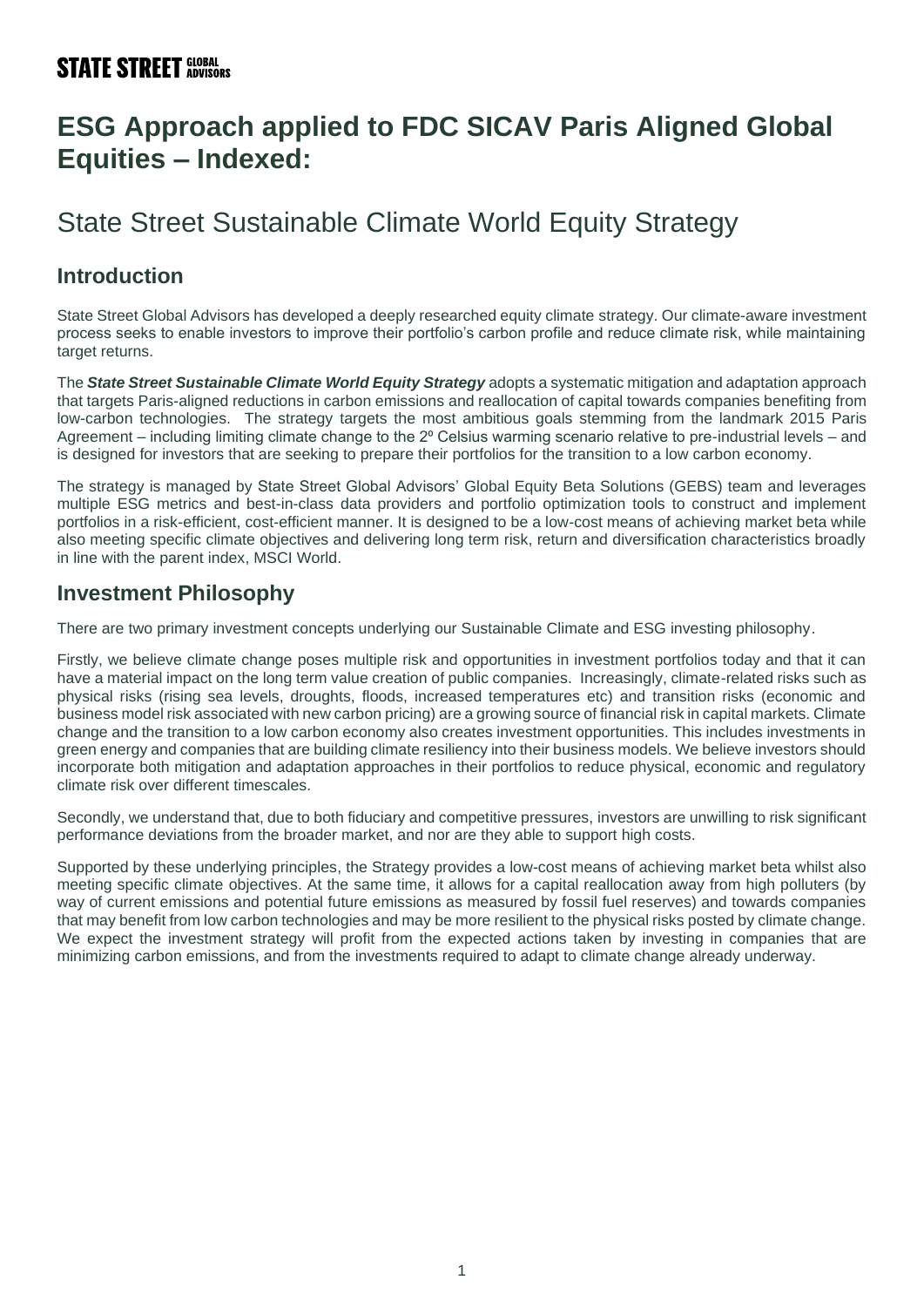### **Investment Objective**

The strategy seeks to achieve long term capital growth in line with the MSCI World Index, subject to delivering on climate and risk objectives.

We believe in an investment approach that incorporates both mitigation of greenhouse gas emissions, and adaptation to the future impacts of climate change. These are complementary approaches to reducing climate risks and correspond with asset owners' need to balance short and long-term risks and opportunities.

The strategy deploys capital towards multiple dimensions of climate investing;

- *Climate Mitigation* aims to reduce the flow of heat-trapping greenhouse gases into the atmosphere and increase exposure to new energy and green companies.
- *Climate Adaptation* to increase exposure to companies working proactively to minimise their exposure to actual or expected physical, economic and regulatory impacts of climate change. This includes companies benefitting from low carbon technologies and demonstrate preparedness for the inevitable risks posed by climate change.
- *Screening\** excludes companies involved in activities related to: Controversial Weapons, ESG controversies, UNGC Violators, Swedish Ethical Council Exclusions, Thermal Coal, Arctic Drilling and Oil Sands Exploration.

\*Additionally, the strategy will also screen out securities that are part of FDC's exclusion list.

The Strategy aims to achieve the following objectives in relation to five climate categories utilised in the portfolio construction process:



Source: SSGA, December 2021.

\*Note that this is different from Scope 1+ Scope 2 Carbon Intensity.

\*\*Bituminous Coal and Lignite Surface Mining, Bituminous Coal Underground Mining, Crude Petroleum and Natural Gas Extraction, Drilling oil and gas wells, Natural Gas Liquid Extraction, Support activities for oil and gas operations, Tar Sands Extraction, Coal Power Generation, Natural Gas Power Generation, Petroleum Power Generation.

\*\*Optimization constraints for the world exposure. Subject to change depending on other portfolio constraints and risk levels at time of optimization.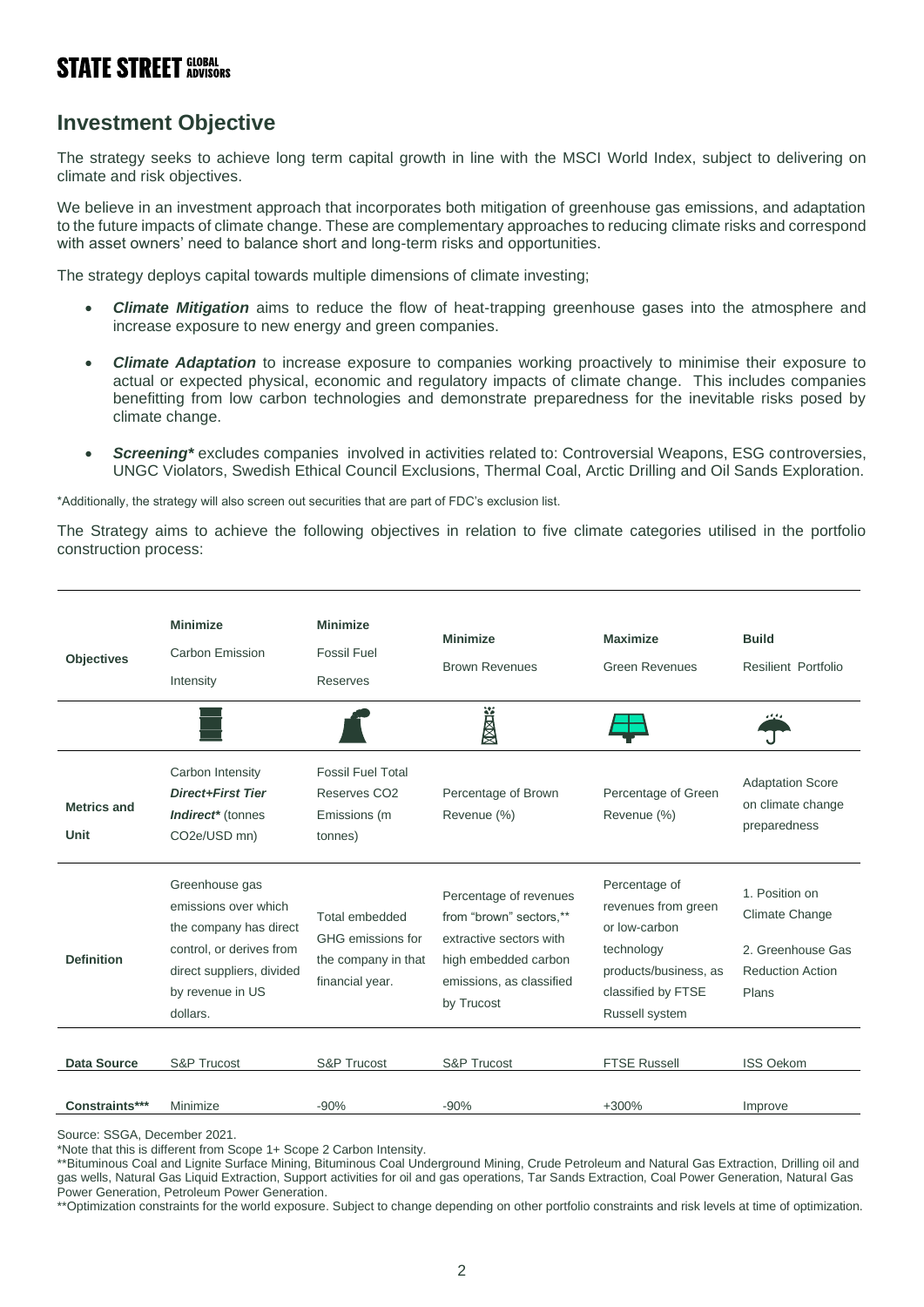### **Investment Process**

#### **1. Start with the Right Universe**

We incorporate a set of screens that are aligned with our climate risk mitigation management objectives. While screening may sound relatively simple, it requires significant judgement and methodological choices. Much like our approach to ESG scoring and Climate metrics, our screening approach leverages data from multiple providers. Our inhouse screening process, called the State Street Point of View (POV), combines this data with our ESG expertise to provide exclusion lists across different areas of ESG, Climate and reputational concern. Screened companies are removed from the starting universe before we construct the portfolio. Our approach is attentive to the impact on tracking error of excluded securities.

We utilise three sets of exclusions<sup>\*</sup> based on product involvement and prescriptive regulatory screens, which we update on a quarterly basis:

| <b>Climate Related</b><br><b>Exclusions</b>                        | <b>Thermal Coal</b>                                                                                                                                                                                                                                      |  |
|--------------------------------------------------------------------|----------------------------------------------------------------------------------------------------------------------------------------------------------------------------------------------------------------------------------------------------------|--|
|                                                                    | Arctic Oil & Gas                                                                                                                                                                                                                                         |  |
|                                                                    | Oil Sands                                                                                                                                                                                                                                                |  |
| <b>ESG and</b><br><b>Reputation Risk</b><br><b>Related</b>         | <b>UN Global Compact Violators</b> Provide universal principles on human rights, labour,<br>environment and anti-corruption                                                                                                                              |  |
|                                                                    | Controversial Weapons/Armaments Screen companies involved in production and<br>distribution of weapons that have disproportionate and indiscriminate impact on civilians                                                                                 |  |
|                                                                    | <b>Severe ESG Controversies</b>                                                                                                                                                                                                                          |  |
| <b>Based on</b><br><b>Prescriptive</b><br><b>Regulatory Screen</b> | <b>Swedish Ethical Council</b> Focused on influencing companies to operate in a more sustainable<br>way by acting to bring about positive change in companies associated with violations of<br>international conventions on environment and human rights |  |

\*Additionally, the strategy will also screen out securities that are part of FDC's exclusion list.

#### **2. Source Quality Data**

Following a robust research and due diligence examination of close to 30 data providers, SSGA has built an open architecture platform which provides access to best in class ESG and climate data providers to measure a range of metrics. We have currently selected the following data providers for the Strategy:

- **S&P Trucost** for carbon emission intensity, fossil fuel reserves and brown revenues
- **FTSE Russell** for green revenues
- **ISS ESG** for adaptation score

#### **3. Design for Optimal Outcomes**

We utilise a mitigation and adaptation framework to rebalance the portfolio towards companies that will achieve our stated objectives, in order to maximise impact.

| Reduce Exposure to companies with high carbon intensity and exposure to<br>embedded emission from fossil fuel assets.       |
|-----------------------------------------------------------------------------------------------------------------------------|
| <b>Increase Exposure</b> to companies generating revenues from low-carbon<br>opportunities.                                 |
| Increase Resiliency by targeting companies that are positioned to benefit from the<br>transition to the low-carbon economy. |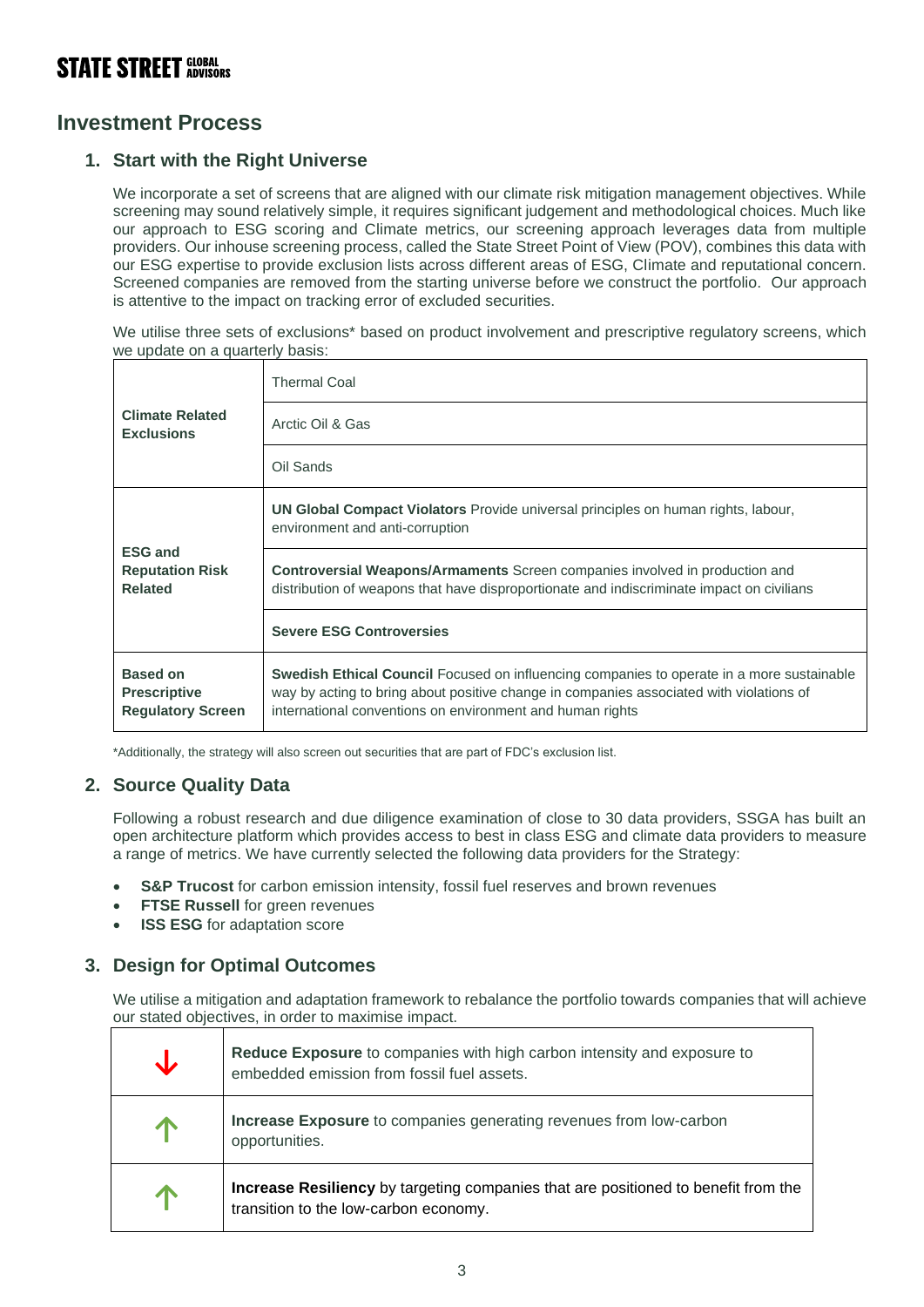In order to balance the strategy's multiple objectives, we use optimisation for portfolio construction, which allows for a more efficient trade-off between the climate objectives, diversification, trading costs and portfolio risk. Optimisation can explicitly address implementation challenges like liquidity, and control for characteristics like turnover and transaction costs. At the same time, it allows constraints to be applied at the sector, country and stock level to ensure the portfolio remains broadly aligned to the parent index. These ESG and climate objectives as well as constraints are targeted at each quarterly rebalance.

#### **4. Balance for Risk-Adjusted Return**

We balance the portfolio to target the highest expected risk-adjusted return, given the desired constraints. The Strategy's optimisation parameters are calibrated by our Global Equity Beta Solutions research team. We model the portfolio based on the following specifications:

| Objective                         | Minimise Portfolio Carbon Intensity                                                               |
|-----------------------------------|---------------------------------------------------------------------------------------------------|
| <b>Tracking Error</b>             | $\leq$ = 1%                                                                                       |
| <b>Liquidity</b>                  | 20% of 60-day MDV buy or sell max                                                                 |
| <b>Holdings</b>                   | Active Weight: +/-2% vs benchmark (grandfathered to 2.5%)<br>Maximum Weight: 10x benchmark weight |
| <b>Sector/Country/Currency</b>    | $+/-1\%$ vs benchmark                                                                             |
| Turnover                          | 10% two-way quarterly (soft constraint)                                                           |
| <b>Fossil Fuel Reserves</b>       | $\leq$ 90% vs parent index                                                                        |
| <b>Brown Revenue Score</b>        | $\leq$ 90% vs parent index                                                                        |
| <b>Green Revenue Score</b>        | >= 300% vs parent index                                                                           |
| <b>Adaptation Active Exposure</b> | $>= 0.25$ (Z-score) vs parent index                                                               |

Improvements subject to change depending on other portfolio constraints and risk levels at time of optimization.